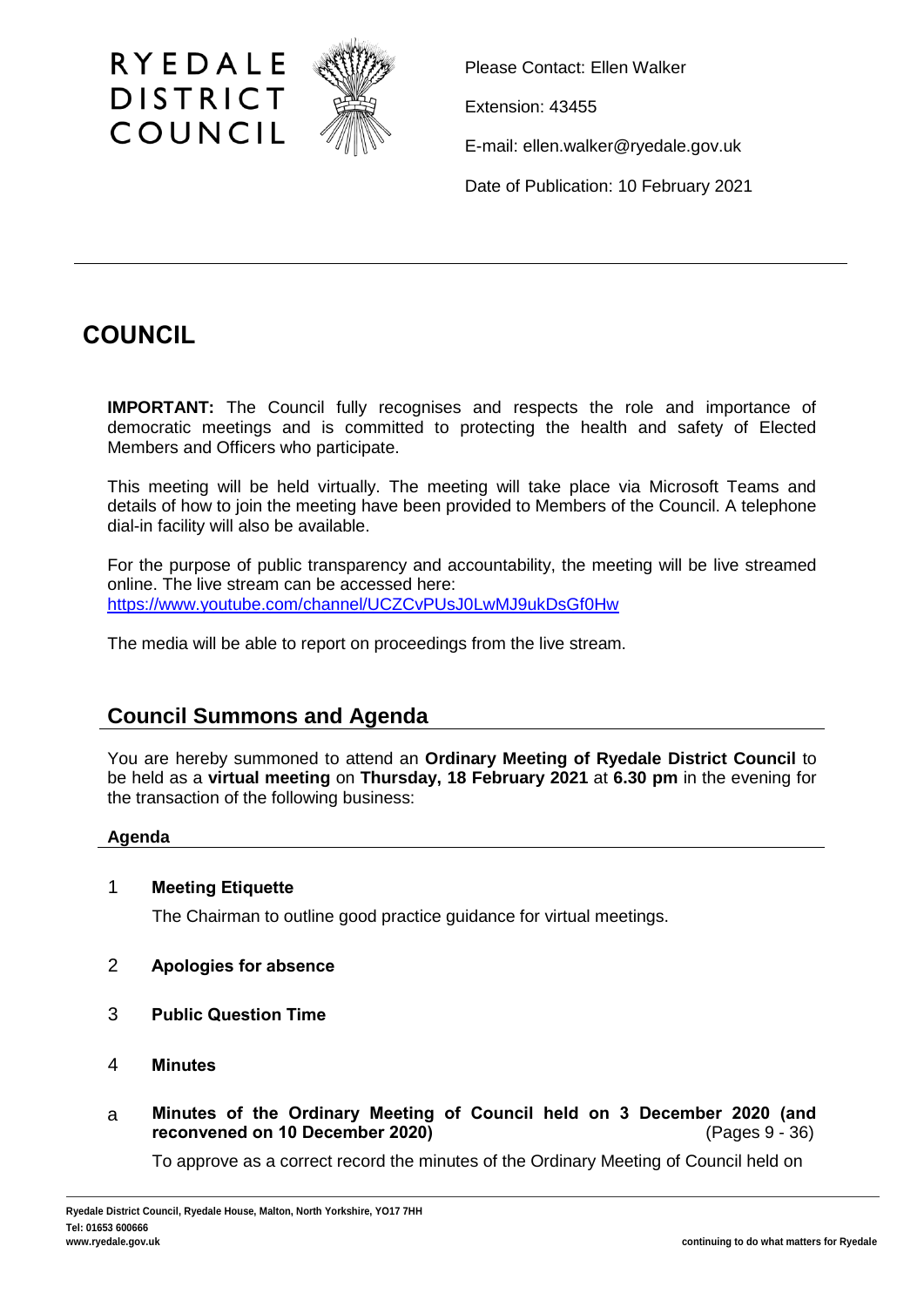3 December 2020 (and reconvened on 10 December 2020).

# b **Minutes of the Extra-Ordinary Meeting of Council held on 27 January 2021** (Pages 37 - 42)

To approve as a correct record the minutes of the Extra-Ordinary Meeting of Council held on 27 January 2021.

# 5 **Urgent Business**

To receive notice of any urgent business which the Chairman considers should be dealt with at the meeting as a matter of urgency by virtue of Section 100B(4)(b) of the Local Government Act 1972.

## 6 **Declarations of Interest**

Members to indicate whether they will be declaring any interests under the Code of Conduct.

Members making a declaration of interest at a meeting of a Committee or Council are required to disclose the existence and nature of that interest. This requirement is not discharged by merely declaring a personal interest without further explanation.

# 7 **Announcements**

To receive any announcements from the Chairman, the Leader and/or the Head of Paid Service.

# 8 **To Receive any Questions submitted by Members Pursuant to Council Procedure Rule 10.2 (Questions on Notice at Full Council)**

# a **To Councillor Duncan, Leader of Council, from Councillor J Andrews**

*"In reference to Council support for people requiring to self isolate (£500) i) How many people have applied to RDC? ii) Of those applications, how many have been granted?"*

## b **To Councillor Raper, Chairman of the Overview and Scrutiny Committee, from Councillor Clark**

*"As a member of the committee that overviews and scrutinizes the LEP, could you please update Council on the progress made?"*

# 9 **To Receive a Statement from the Leader of the Council and to Receive Questions and Give Answers on that Statement**

10 **Revenue and Capital Budgets and Setting of Council Tax 2021/22** (Pages 45 - 148)

A number of changes have been made to the papers presented to Policy and Resources Committee on 4 February 2021 to take account of the recommendation of the Committee to freeze Council Tax in Ryedale in 2021/22

In the covering report:

- recommendation (iii) has been changed to reflect the proposal to freeze Council tax
- the summary revenue budget positon in section 6.14 has been amended to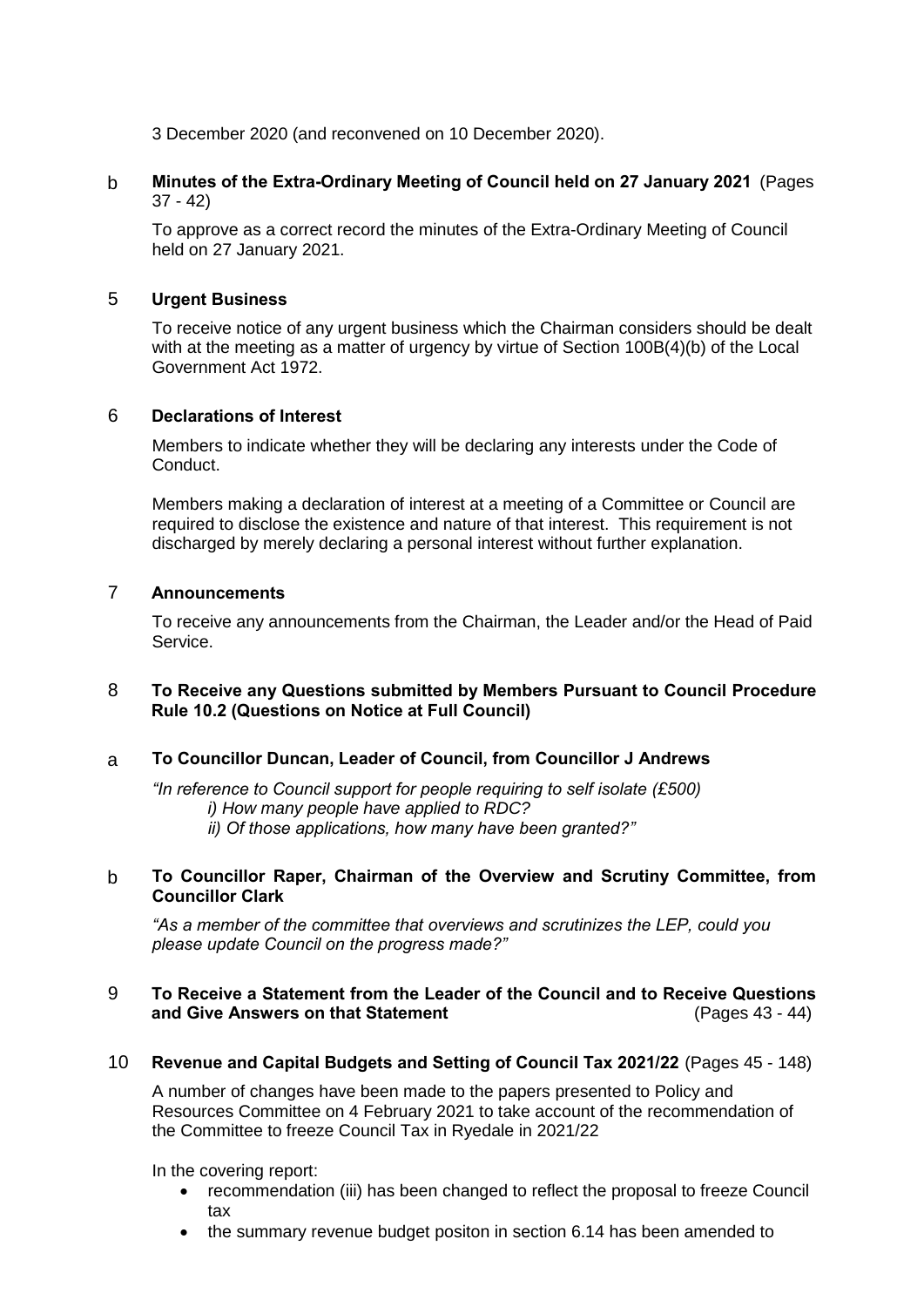show increased use of reserves (by £109k) to offset the impact of a Council Tax freeze

• the s25 report has been updated in respect of the Council Tax freeze

A number of changes have been made to the Strategy document to reflect the increased use of reserves by £109k to offset the impact of the Council Tax freeze, in both the main text and the appendices (specifically appendices 2 and 5).

#### **Annex A and Annex B are attached. Annex C is to follow.**

With reference to Minute No. 36 (Financial Strategy 2021/2022) of the Policy and Resources Committee held on 4 February 2021 (copy attached), Councillor Duncan, Chair of the Policy and Resources Committee, will move:-

#### I **Budget 2021/2022**

That the revenue estimates for 2021/2022, as submitted in the Council's Financial Strategy and Revenue Budget 2021/2022 Book be approved (copy enclosed).

#### II **Council Tax Base**

That it be noted that, in accordance with Minute No. 363(d)/2005 of the Policy and Resources Committee held on 8 December 2005, which was subsequently approved by Council at its meeting on 12 January 2006, Ryedale District Council has (pursuant to Section 101 of the Local Government Act 1972) delegated responsibility to adopt the Council Tax base to the Chief Executive and Chief Finance Officer in consultation with the Chairman of the Policy and Resources Committee. The Council calculated the amounts for the year 2021/22, in accordance with regulations made under Section 31B of the Local Government Finance Act 1992, as amended, as set out in Annex A.

#### III **District/Parish Council Tax Rates**

That the following amounts be now calculated by the Council for the year 2021/22, in accordance with Sections 31A, 31B and 34 to 36 of the Local Government Finance Act 1992, as amended (the Act):

#### (a) **District/Parish Gross Expenditure**

£28,753,239.00 being the aggregate of the amounts, which the Council estimates for the items, set out in Section 31A(2) of the Act.

#### (b) **Income (including Government Grants and Collection Fund Surpluses)**

£23,248,997.00 being the aggregate of the amounts, which the Council estimates for the items, set out in Section 31A(3) of the Act.

#### (c) **District/Parish Council Tax Requirement**

£5,504,242.00 being the amount by which the aggregate at Part III(a) above exceeds the aggregate at Part III(b) above, calculated by the Council, in accordance with Section 31A(4) of the Act, as its Council Tax requirement for the year.

#### (d) **Basic Amount of Tax (including Parish Precepts)**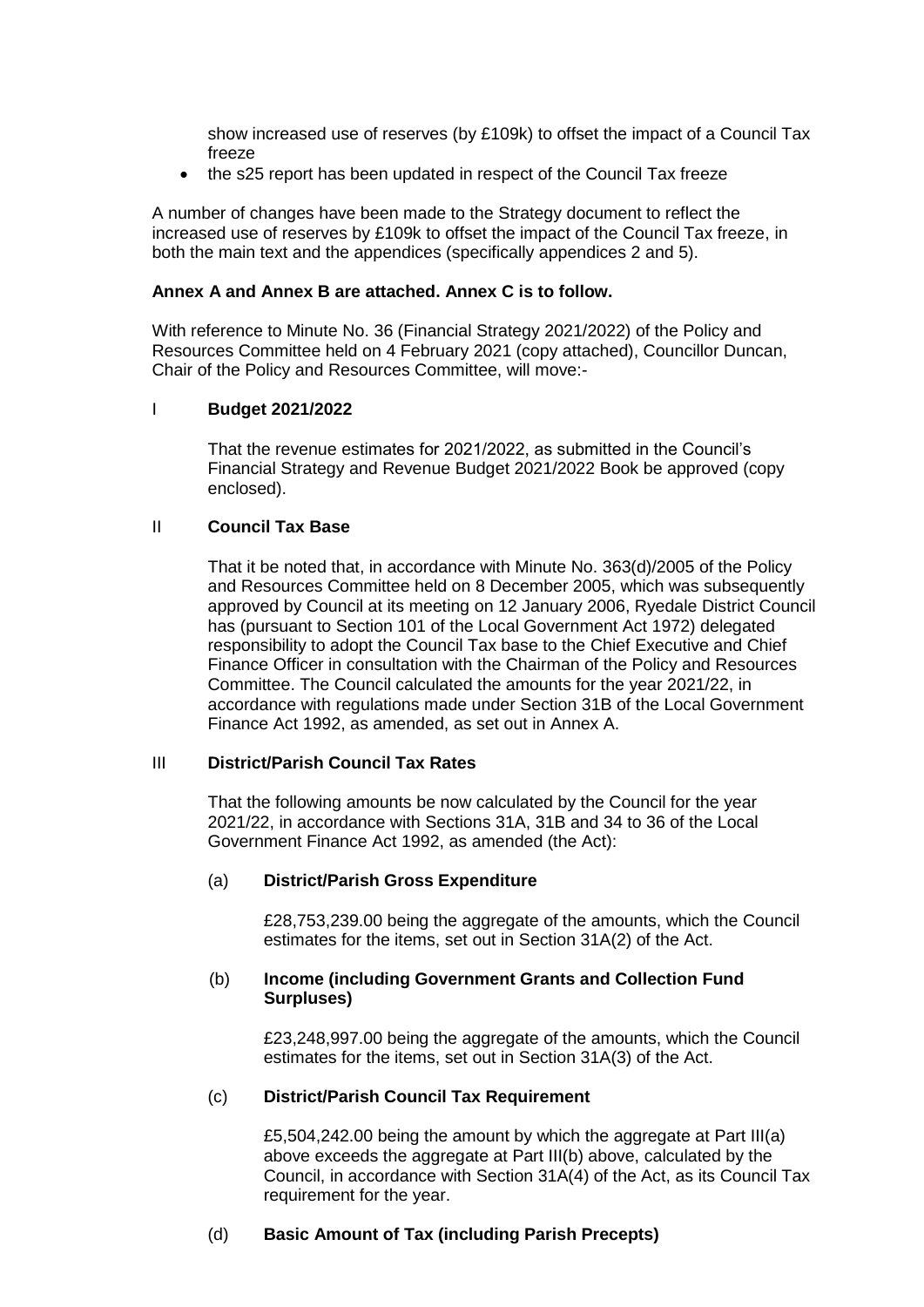£252.48 being the amount at Part III(c) above, all divided by the amount at Part II above, calculated by the Council, in accordance with Section 31B of the Act, as the basic amount of its Council Tax for the year.

#### (e) **Parish Precept and Special Expenses**

£1,128,101.00 being the aggregate amount of all special items referred to in Section 34(1) of the Act.

# (f) **Basic Amount of Tax (excluding Parish Precepts)**

£200.73 being the amount at Part III(d) above less the results given by dividing the amount at Part III(e) above by the amount given at Part II above, calculated by the Council, in accordance with Section 34(2) of the Act, as the basic amount of its Council Tax for the year for dwellings in those parts of its area to which no special item relates.

## (g) **Basic Amount of Tax in Parishes/Towns**

The details for each Parish as shown in Annex B, column headed "Aggregate amount at Band D", being the amounts given by adding to the amount at Part III(f) above the amounts of the special item or items relating to dwellings in those parts of the Council's area mentioned above, divided in each case by the amount at Part II above, calculated by the Council, in accordance with Section 34(3) of the Act, as the basic amounts of its Council Tax for the year for dwellings in those parts of its area to which one or more special items relate.

# (h) **District/Parish Council Tax Rates**

The details as shown in columns "A" to "H" of Annex B, being the amounts given by multiplying the amounts at Part III(f) and Part III(g) above by the number which, in the proportion set out in Section 5(1) of the Act, is applicable to dwellings listed in a particular valuation band divided by the number which in that proportion is applicable to dwellings listed in Valuation Band D, calculated by the Council, in accordance with Section 36(1) of the Act, as the amounts to be taken into account for the year in respect of categories of dwellings listed in different valuation bands.

#### IV **County Council, Police & Crime Commissioner and Fire & Rescue Authority Tax Rates (Provisional)**

That it be noted that for the year 2021/22 precepting Authorities have stated the following amounts in precepts issued to the Council, in accordance with Section 40 of the Local Government Finance Act 1992, as amended, for each of the categories of dwellings shown below:-

| <b>BAND</b> | <b>NORTH</b><br><b>YORKSHIRE</b><br><b>COUNTY</b><br><b>COUNCIL</b> | <b>NYCC</b><br><b>ADULT</b><br><b>SOCIAL</b><br><b>CARE</b> | <b>NORTH</b><br><b>YORKSHIRE</b><br><b>POLICE &amp; CRIME</b><br><b>COMMISSIONER</b> | <b>NORTH</b><br><b>YORKSHIRE</b><br><b>FIRE &amp; RESCUE</b><br><b>AUTHORITY</b> |
|-------------|---------------------------------------------------------------------|-------------------------------------------------------------|--------------------------------------------------------------------------------------|----------------------------------------------------------------------------------|
| £           |                                                                     |                                                             |                                                                                      |                                                                                  |
| А           | Subject to                                                          | Subject to                                                  | Subject to                                                                           | Subject to                                                                       |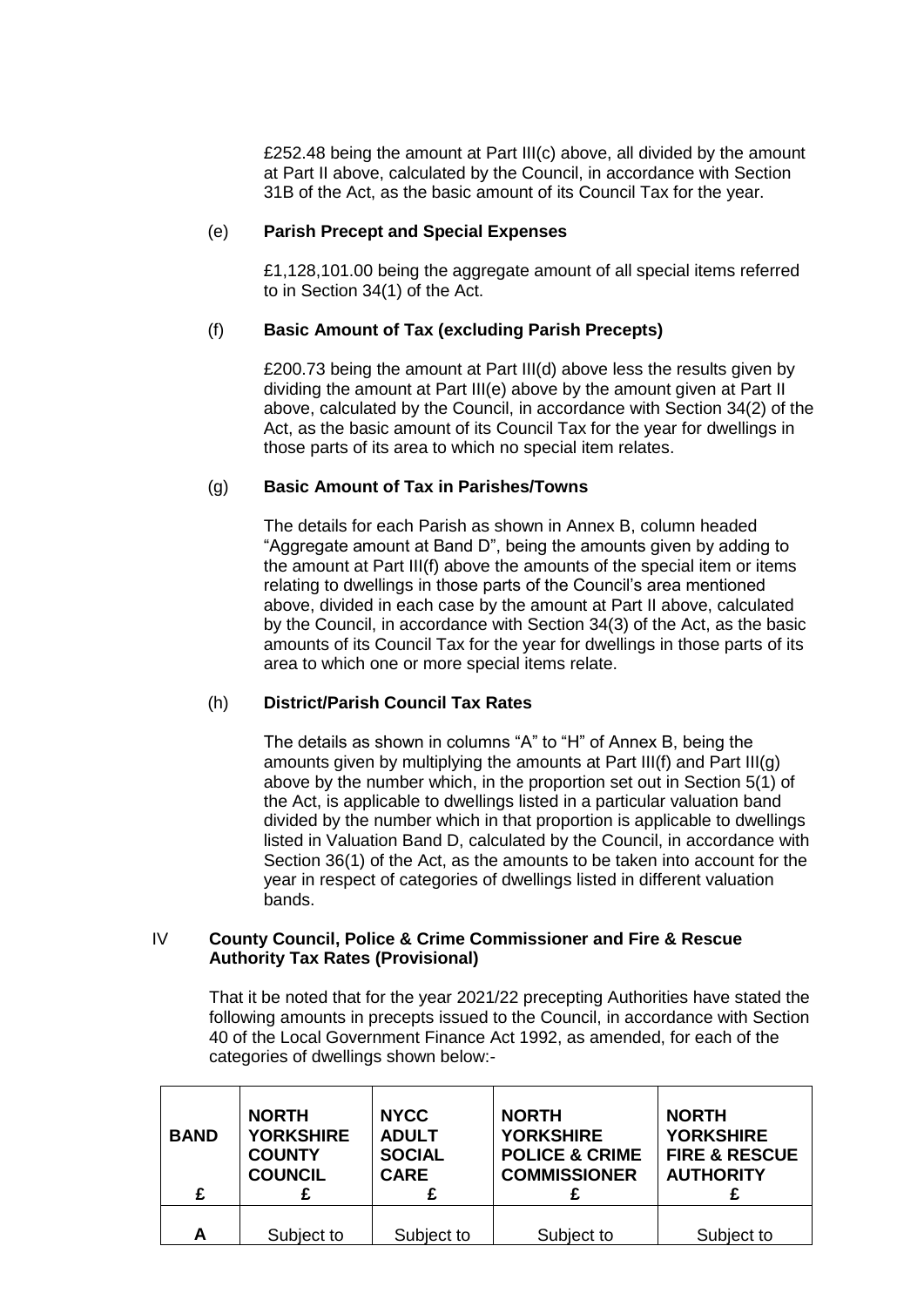| В  | confirmation | confirmation | confirmation | confirmation |
|----|--------------|--------------|--------------|--------------|
| С  | on           | on           | on           | on           |
| D  | 17 February  | 17 February  | 5 February   | 5 February   |
| Е. | 2021.        | 2021.        | 2021.        | 2021.        |
|    |              |              |              |              |
| G  |              |              |              |              |
|    |              |              |              |              |

# V **Total Council Tax Rates**

That having calculated the aggregate in each case of the amounts at Part III(h) and Part IV above, the Council, in accordance with Section 30(2) of the Local Government Finance Act 1992, as amended, hereby sets the amounts set out in Annex C as the amounts of Council Tax for 2021/22 for each of the categories of dwellings shown.

# 11 **Treasury Management Strategy Statement and Annual Investment Strategy 2021/22** (Pages 149 - 188)

- 12 **Appointment of Independent Remuneration Panel Member** (Pages 189 192) Presented directly to Full Council with the consent of the Chairman of the Policy and Resources Committee.
- 13 **To consider for Approval the Recommendations in respect of the following Part 'B' Committee Items:**

**Policy and Resources Committee - 4 February 2021**

- a **Minute 31 - HR Policy Revision - Leave and Flexible Working Policies**(Pages 193 222)
- b **Minute 32 - Milton Rooms Progress Report, and Grant Request** (Pages 223 242)
- c **Minute 33 - Car Parking Strategy** (Pages 243 256)
- d **Minute 34 - Revenue and Capital Budget Monitoring - Q3 2020/21**(Pages 257 270)
- 14 **Motions on Notice Submitted Pursuant to Council Procedure Rule 11**

# a **Proposed by Councillor Keal and seconded by Councillor Mason**

*"Major flood defences in Malton, Norton and Old Malton protect hundreds of properties adjacent to the River Derwent, but in January 2021 Norton on Derwent has yet again been affected by serious and significant flooding*

*In 2000 this council agreed to abandon badly needed major improvements to permanent flood protection for Norton when agreeing to NYCC plans to protect Malton and Old Malton. Recent events illustrate that this was an unsound decision.*

*We call on council to commit up to £2.5 million of reserves to contribute to partnership funding a permanent pumping solution for Norton to prevent surface water and sewer flooding occurring when water levels in the River Derwent are high.*

*The ARUP report of 2015 identified and costed the work required to protect homes and*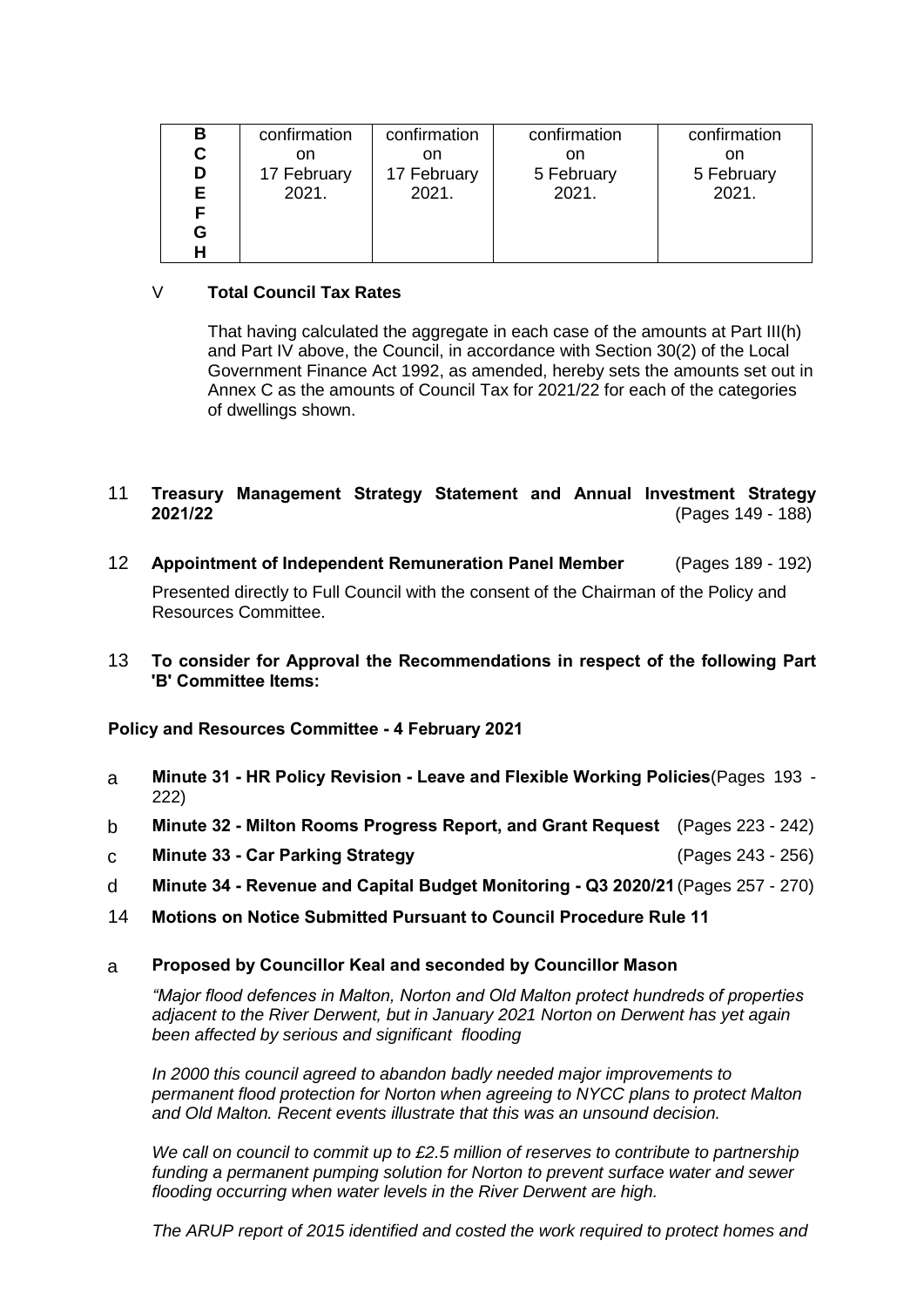*businesses in Norton and must now need to be acted on.* 

*We further call on council to request that officers enter into immediate talks with Yorkshire Water, the Environment Agency and NYCC to seek funding contributions towards the scheme that will be required to build a permanent pumping solution.*

*Following recent events in Norton, when flood waters were only kept out of homes and businesses by 24/7 pumping, and property was yet again surrounded by raw sewage – this matter to be considered urgent and requiring immediate action."*

## b **Proposed by Councillor P Andrews and seconded by Councillor Burr**

*"Pursuant to Council Procedure Rule 23.1, the Council hereby suspends Council Procedure Rule 11.4 to allow the full debate of the following motions (items 14c & 14d) at the meeting, without standing referred to committee."*

#### c **Proposed by Councillor P Andrews and seconded by Councillor Burr**

*"The Council is concerned to encourage true democracy at every level of local administration and notes that charges made by Ryedale for carrying out by-elections can be prohibitive and discouraging. This council therefore waives all charges for carrying out by-elections for Parish and Town Councils, provided that the Parish or Town Council shall reimburse the cost of hiring poll stations."*

## d **Proposed by Councillor P Andrews and seconded by Councillor Burr**

*"The Council is concerned to ensure that there is full accountability and transparency in the management of the Council. There is an urgent need to ensure member involvement in staff welfare and working conditions in order to promote morale during this difficult period. It is considered that the historic instances of bullying uncovered by the Scrutiny Committee and the disastrous historic outcome of the IESE investigation would not have arisen if there had been proper direct relations between members and staff.* 

*In order to remedy this weakness in the Council's administration, the Council hereby recommends that the Head of Paid Service establishes a Joint Works Group (JWG), to sit alongside other consultation bodies, with a responsibility to report to members but no decision-making powers. The membership of the JWG shall be determined by the Head of Paid Service. The JWG shall meet quarterly, and the first meeting of the JWG shall be held within 28 days of this meeting. The JWG shall determine all matters of internal procedure relating to its own operation and all meetings of JWG shall be confidential and press and public shall be excluded. The purpose of the JWG will be to ensure member involvement in staff welfare and working conditions in order to promote morale during this difficult period. Once this difficult period (Covid-19 pandemic) ends, the Head of Paid Service will review the continuance of the JWG."*

#### 15 **To receive notice of urgent business resolved at Committees**

In accordance with the Constitution, decisions taken as a matter of urgency must be reported to the next available meeting of the Council, together with the reasons for urgency.

#### **Policy and Resources Committee - 12 November 2020**

a **Budget to bring full LGR proposals to completion** (Pages 271 - 276)